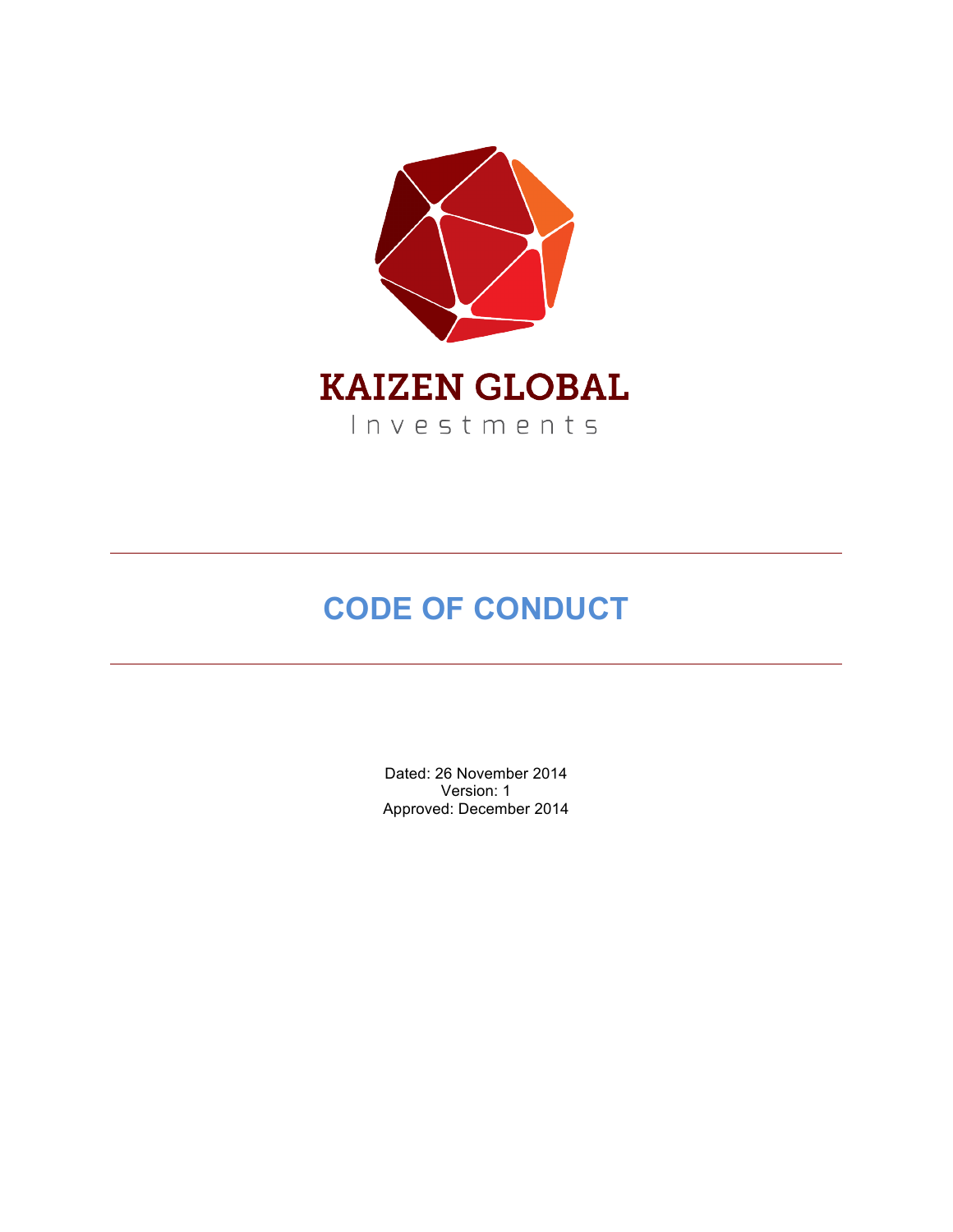# **CODE OF CONDUCT**

The Board of Directors (the **Board**) of Kaizen Global Investments Limited A.C.N: 602 033 670 (the **Company**) has agreed to adopt a formal a Code of Conduct.

The Company is referred to as KGI in this Code.

# **A. INTRODUCTION**

#### **1. Purpose**

1.1. This KGI Code of Conduct (**Code**) sets and creates awareness of the standard of conduct expected of KGI's Directors, officers, employees and contractors (**Personnel**) in carrying out their roles. KGI seeks to encourage and develop a culture which will maintain and enhance its reputation as a valued corporate citizen of the countries where it operates and an employer which Personnel enjoy working for.

# **B. CORPORATE AND PERSONAL BEHAVIOUR**

#### **2. Safety**

2.1. KGI does not tolerate harm to the health or safety of Personnel or any other person who may be impacted by our operations.

2.2. KGI's approach to health and safety includes compliance with relevant laws and goes beyond this standard where necessary to ensure good health and safety practice.

2.3. Other business imperatives will not compromise our commitment to avoiding harm to people.

2.4. All Personnel have a responsibility to ensure the safety of the workplace and the safety of our interactions with others.

2.5. KGI will endeavour to maintain Health and Safety Policies for each of its operations, which address site-specific issues and ensure local legal compliance.

2.6. Health and safety policies will be continually adapted to take account of changes in operations, changes in law and improvements in available methods of managing health and safety risks.

2.7. Personnel are inducted in all relevant Policies and must comply with them strictly.

## **3. Discrimination**

3.1. KGI values the diverse backgrounds, cultures and other characteristics of our Personnel.

3.2. KGI will not permit discrimination against Personnel on the basis of race, gender, marital status, national origin, religion, any other characteristic protected by law, or any other characteristic which is not relevant to their status as a good employee.

3.3. KGI will treat all Personnel according to their skills, qualifications, competencies and potential in all aspects of the employment relationship including recruitment, promotion, posting, training, salary, benefits and terminations.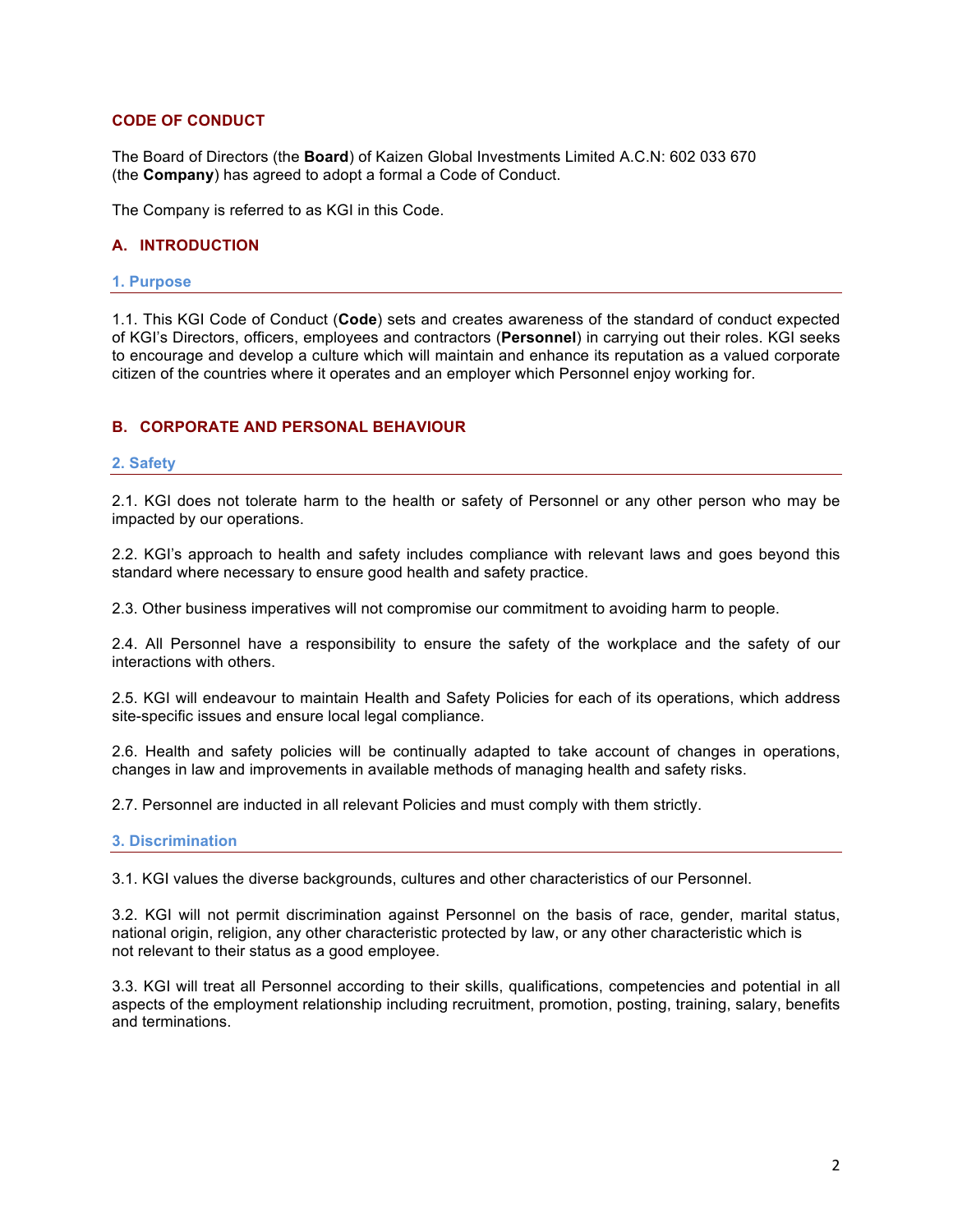## **4. Respecting the Law**

4.1. Personnel must respect the law in all countries where KGI operates. KGI maintains specific policies designed to ensure compliance with local laws affecting all aspects of its corporate existence and activity.

4.2. Personnel are required to:

(a) be familiar with KGI's legal compliance policies relevant to their roles; and

(b) where necessary, take legal advice from the Company Secretary/Legal Counsel or external legal advice to ensure that they fully understand the impact of relevant laws on Company activities.

#### **5. Anti-Corruption**

5.1. Seeking to corruptly influence public officials in Australia or any other country is strictly prohibited by the Anti-Corruption Policy. Engaging in this conduct overseas is contrary to foreign law. Australian law also prohibits Australian companies and residents from engaging in such practices in Australia or overseas.

5.2. Any direct or implied request by an official for an improper benefit must be reported to the Company Secretary.

5.3. KGI will take appropriate steps to ensure that its consultants and contractors do not engage in any corrupt activities while working on Company affairs.

5.4 All gifts and entertainment received by KGI management and employees – in their capacity as KGI officers and employees – which exceeds the value of AU \$75.00 must be declared internally and recorded by the Company Secretary in a register.

#### **6. Interpersonal Conduct**

6.1. Personnel are to conduct their dealings with others inside and outside KGI in an honest and fair manner, with integrity and respect. Managers will act with fairness and respect in dealings with their reports.

6.2. No workplace bullying will be tolerated.

6.3. KGI fosters a co-operative environment where Personnel can contribute their talents to decision making within their level of authority and rational debate is encouraged, with a view to achieving the best outcomes drawing on available human resources.

## **7. Investor Communication**

7.1. The NSX listing rules and Australian law requires the Company to immediately disclose information which may have a significant effect on the price of the Company's shares, other than incomplete, confidential developments.

7.2. Disclosure is made by the Company Secretary on the instructions of the Executive Chairman/Managing Director or the Board. The Personnel's Manager and Company Secretary must be alerted immediately to developments that may call for disclosure so that a disclosure decision can be made.

**8. Inside and Confidential Information**

8.1. Insider trading is buying or selling shares or exercising options when in possession of "Inside Information". "Inside Information" is information which is not generally available and which would, if generally available, significantly affect the price of KGI securities.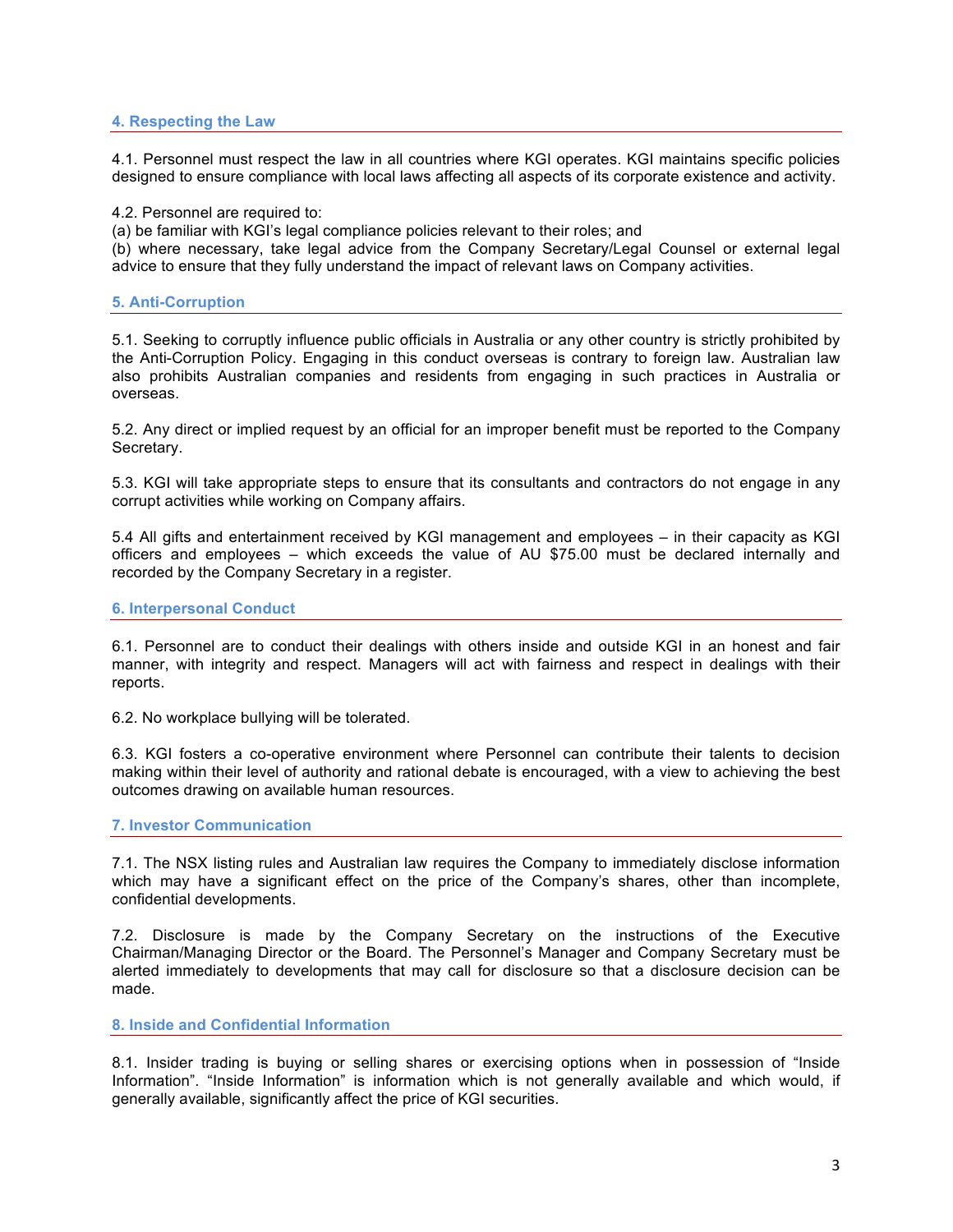8.2. KGI has a formal Share Trading Policy designed to protect the integrity of trading in its shares by preventing insider trading by Personnel, or any reasonable suspicion that it has occurred.

8.3. To reduce the risk of insider trading, the Policy requires certain Personnel not to buy or sell shares unless they have the Trading Officer's consent. No Personnel may buy or sell shares while in possession of Inside Information.

8.4. Inside information, and any other confidential Company information, must not be disclosed to persons outside KGI without authority and must only be disclosed inside KGI on a need to know basis. In most cases external recipients of Company information will be required to sign a confidentiality agreement.

#### **9. Conflicts of Interest**

9.1. Personnel must avoid any situation where their personal interests conflict or might appear to conflict with their duties to KGI.

9.2. Personnel may have other business and financial interests outside their employment with KGI, but must not pursue them using company resources or so as to prevent them from devoting their full time during working hours to Company affairs.

9.3. Personnel must not use their position to obtain benefits for themselves or associates from those seeking to do business with KGI. You may receive small gifts and reasonable entertainment from persons and companies with actual or potential business dealings with KGI, where their value is not such as to create a suspicion that they may influence any decision you may make. Personnel must not accept cash or cash equivalents.

#### **10. Financial Controls and Records**

10.1. Accounting and financial records must be maintained which accurately reflect all Company transactions and assets.

10.2. KGI must implement adequate controls to prevent fraud.

10.3. Accounting and financial records must be adequately protected from destruction or tampering and must be retained for the period required by law.

## **11. Managing Company Resources**

11.1. Personnel must use Company resources and their working time only for proper Company purposes. Personnel must strive for efficiency in the use of KGI's resources and avoid wastage and taking inappropriate risks.

## **12. Alcohol and Drugs**

12.1. Personnel may not drink alcohol during work time, except at Company social functions, and then only to an extent which does not lead to inappropriate behaviour or cause or contribute to safety risk.

12.2. Personnel may not use, possess or be under the influence of any unlawful drug during work time or at Company functions.